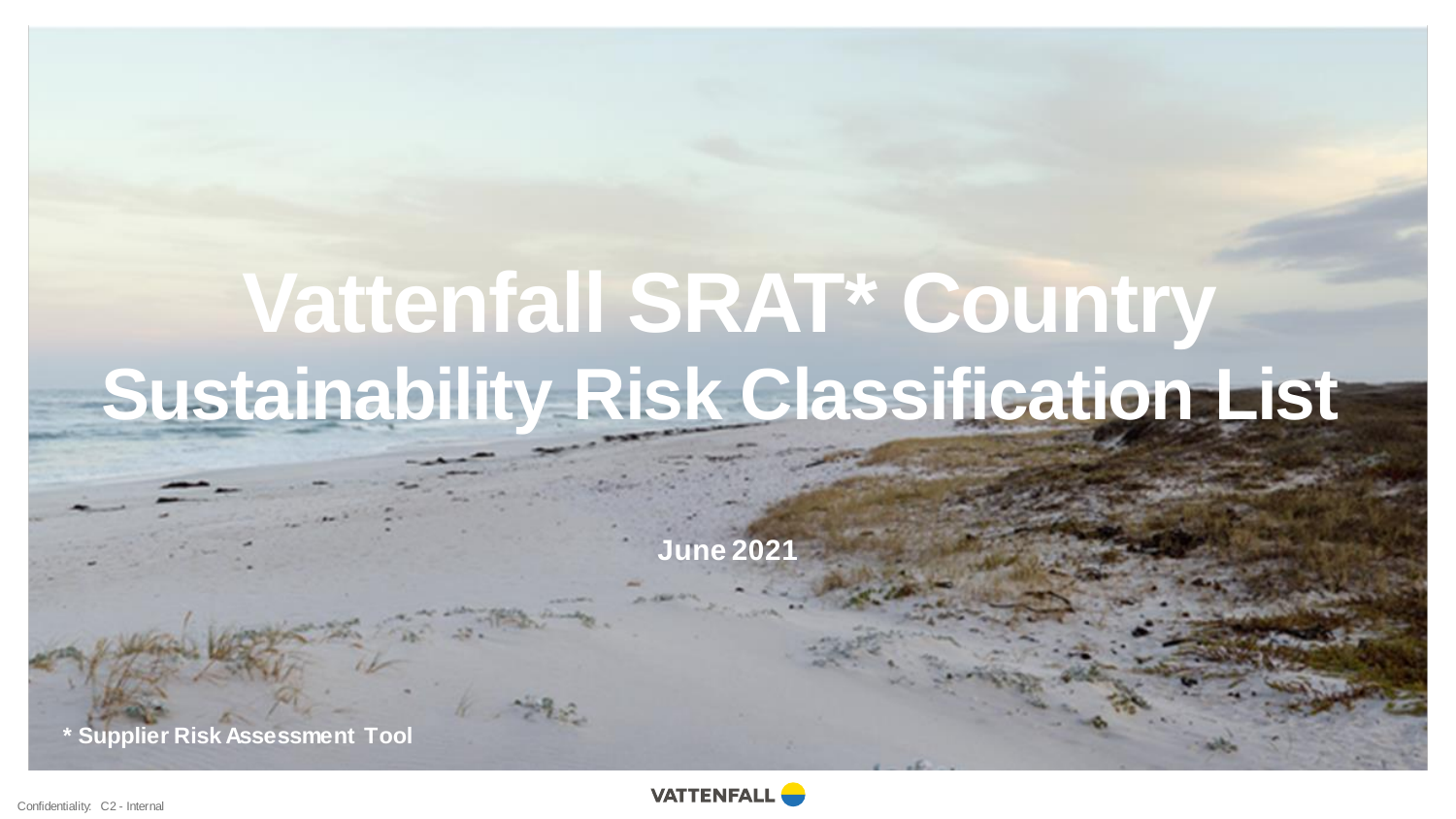# **Country Sustainability Risk Classification SRAT classification replaces the Country Risk Classification List**



Risk classification of 215 countries

\* **Audits must be conducted on all new suppliers of goods and services**

**which have their HQ in one of the countries listed in a very high-risk and high-risk country**.

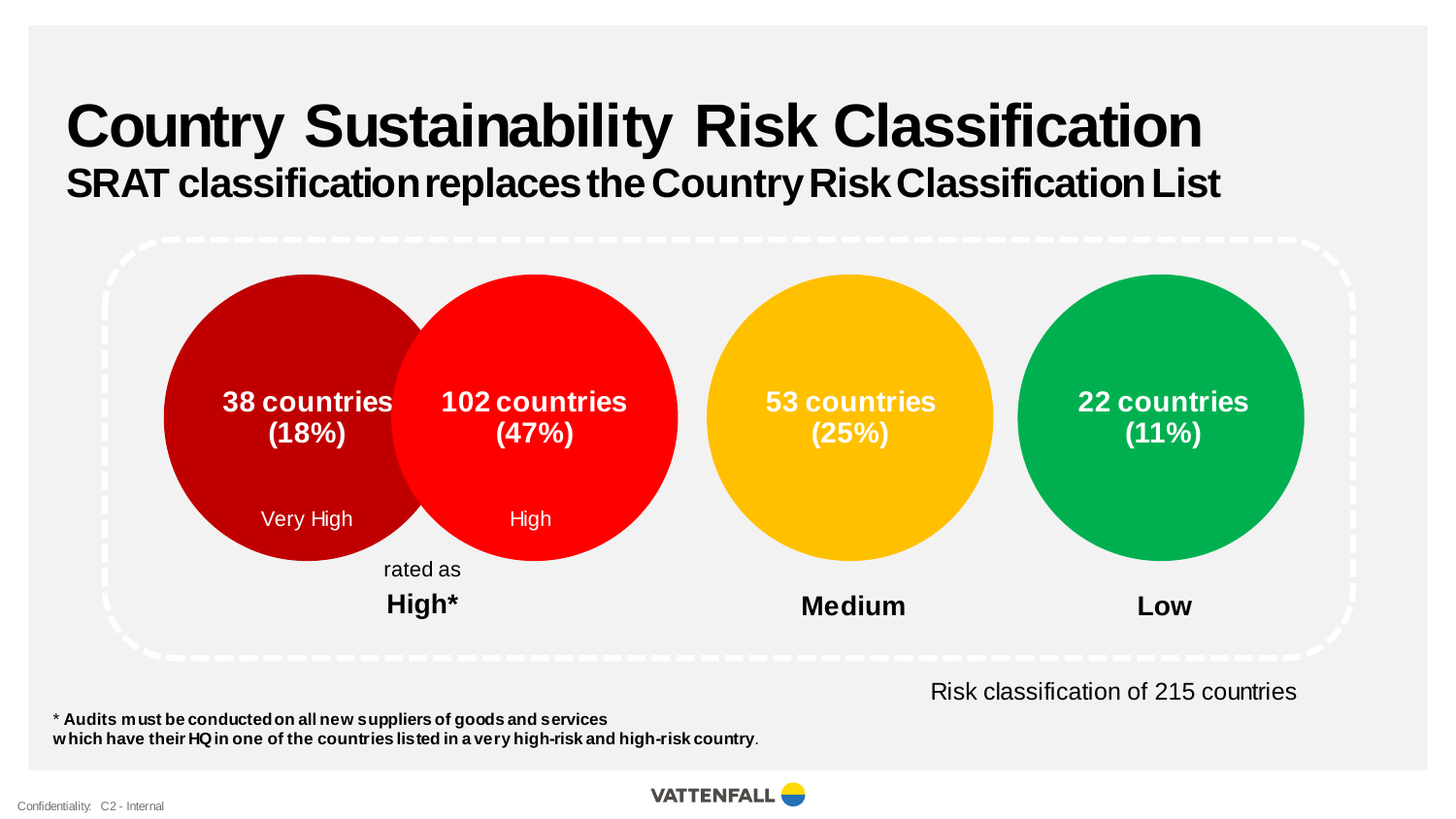#### **38 countries (18%)**

# **Very High-Risk Countries SRAT Country Risk Classification**



**For suppliers based in very highrisk country, a sustainability audit is required** according to the audit rule.

| <b>Very high-risk countries</b> |                      |                             |                     |  |
|---------------------------------|----------------------|-----------------------------|---------------------|--|
| AFGHANISTAN                     | <b>ETHIOPIA</b>      | <b>LIBYA</b>                | <b>TAJIKISTAN</b>   |  |
| <b>BURUNDI</b>                  | <b>GAMBIA</b>        | <b>NAMIBIA</b>              | TRINIDAD AND TOBAGO |  |
| <b>CAMEROON</b>                 | <b>GUINEA</b>        | <b>NICARAGUA</b>            | <b>TURKMENISTAN</b> |  |
| CENTRAL AFRICAN REPUBLIC        | <b>GUINEA-BISSAU</b> | <b>NIGER</b>                | <b>UGANDA</b>       |  |
| <b>CHAD</b>                     | <b>HAITI</b>         | <b>NIGERIA</b>              | <b>VANUATU</b>      |  |
| <b>COMOROS</b>                  | <b>IRAN</b>          | <b>SAMOA</b>                | VENEZUELA, RB       |  |
| <b>CONGO</b>                    | <b>IRAQ</b>          | <b>SOMALIA</b>              | <b>YEMEN</b>        |  |
| CONGO, DEM. REP.                | KOREA, DEM. REP.     | <b>SOUTH SUDAN</b>          | <b>ZIMBABWE</b>     |  |
| <b>EQUATORIAL GUINEA</b>        | LAO PDR              | <b>SUDAN</b>                |                     |  |
| <b>ERITREA</b>                  | <b>LIBERIA</b>       | <b>SYRIAN ARAB REPUBLIC</b> |                     |  |

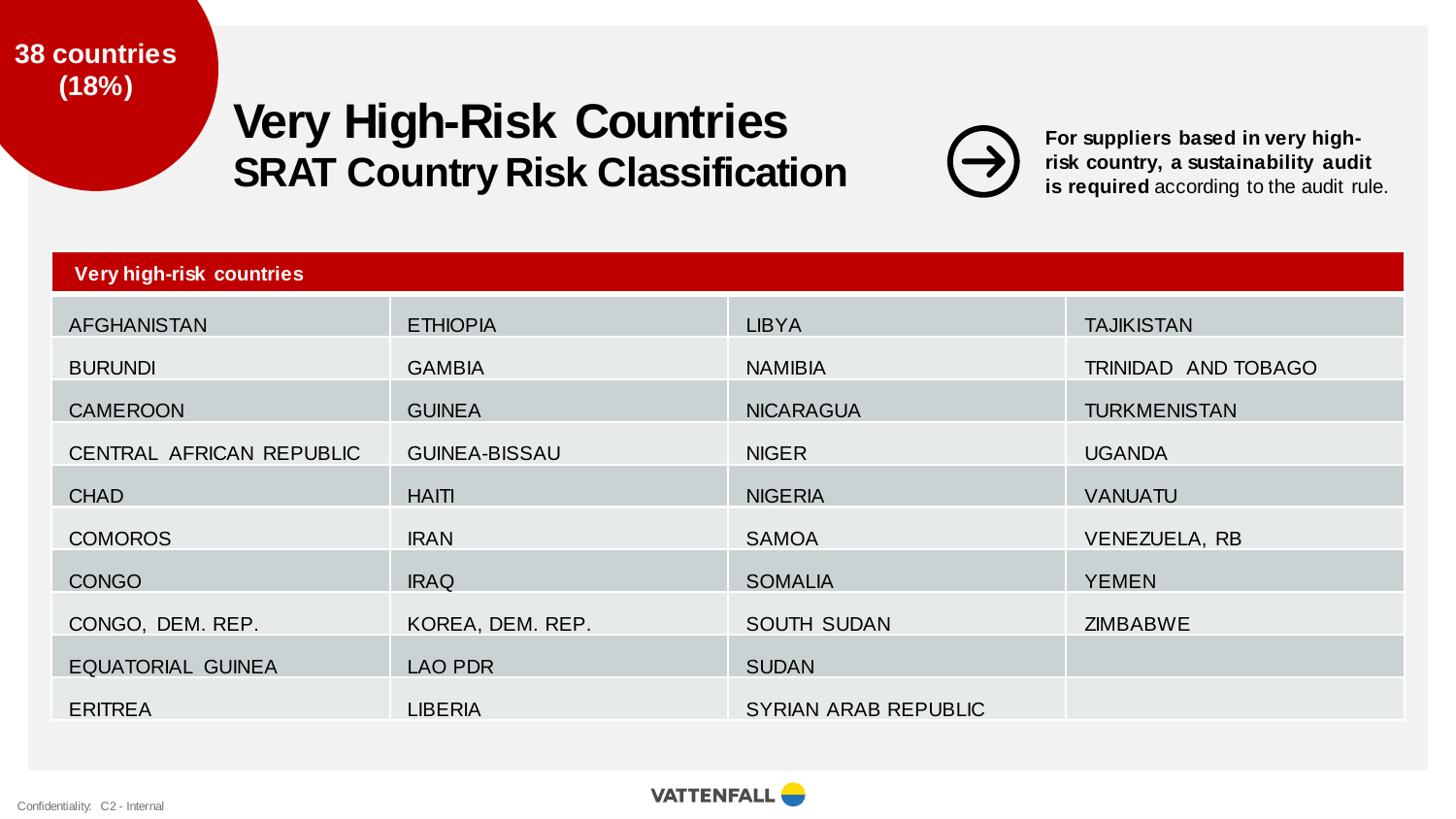#### **1/2 102 countries (47%)**

# **High-Risk Countries SRAT Country Risk Classification**



**For suppliers based in high-risk country, a sustainability audit is required** according to the audit rule.

| <b>Very high-risk countries</b> |                                         |                    |                   |                         |
|---------------------------------|-----------------------------------------|--------------------|-------------------|-------------------------|
| <b>ALBANIA</b>                  | <b>BELIZE</b>                           | CÔTE D'IVOIRE      | <b>GUATEMALA</b>  | <b>KOSOVO</b>           |
| <b>ALGERIA</b>                  | <b>BENIN</b>                            | <b>CUBA</b>        | <b>GUYANA</b>     | <b>KUWAIT</b>           |
| <b>AMERICAN SAMOA</b>           | <b>BHUTAN</b>                           | <b>DJIBOUTI</b>    | <b>HONDURAS</b>   | <b>KYRGYZ REPUBLIC</b>  |
| <b>ANGOLA</b>                   | <b>BOLIVIA</b>                          | DOMINICAN REPUBLIC | <b>HONG KONG</b>  | <b>LEBANON</b>          |
| <b>ARGENTINA</b>                | <b>BOSNIA AND</b><br><b>HERZEGOVINA</b> | <b>ECUADOR</b>     | <b>INDIA</b>      | <b>LESOTHO</b>          |
| <b>ARMENIA</b>                  | <b>BOTSWANA</b>                         | <b>EGYPT</b>       | <b>INDONESIA</b>  | <b>MADAGASCAR</b>       |
| AZERBAIJAN                      | <b>BRAZIL</b>                           | <b>EL SALVADOR</b> | <b>JAMAICA</b>    | <b>MALAWI</b>           |
| <b>BAHAMAS</b>                  | <b>BURKINA FASO</b>                     | <b>FIJI</b>        | <b>JORDAN</b>     | <b>MALDIVES</b>         |
| <b>BAHRAIN</b>                  | <b>CAMBODIA</b>                         | <b>GABON</b>       | <b>KAZAKHSTAN</b> | <b>MALI</b>             |
| <b>BANGLADESH</b>               | <b>CHINA</b>                            | <b>GHANA</b>       | <b>KENYA</b>      | <b>MARSHALL ISLANDS</b> |
| <b>BELARUS</b>                  | <b>COLOMBIA</b>                         | <b>GUAM</b>        | <b>KIRIBATI</b>   | <b>MAURITANIA</b>       |

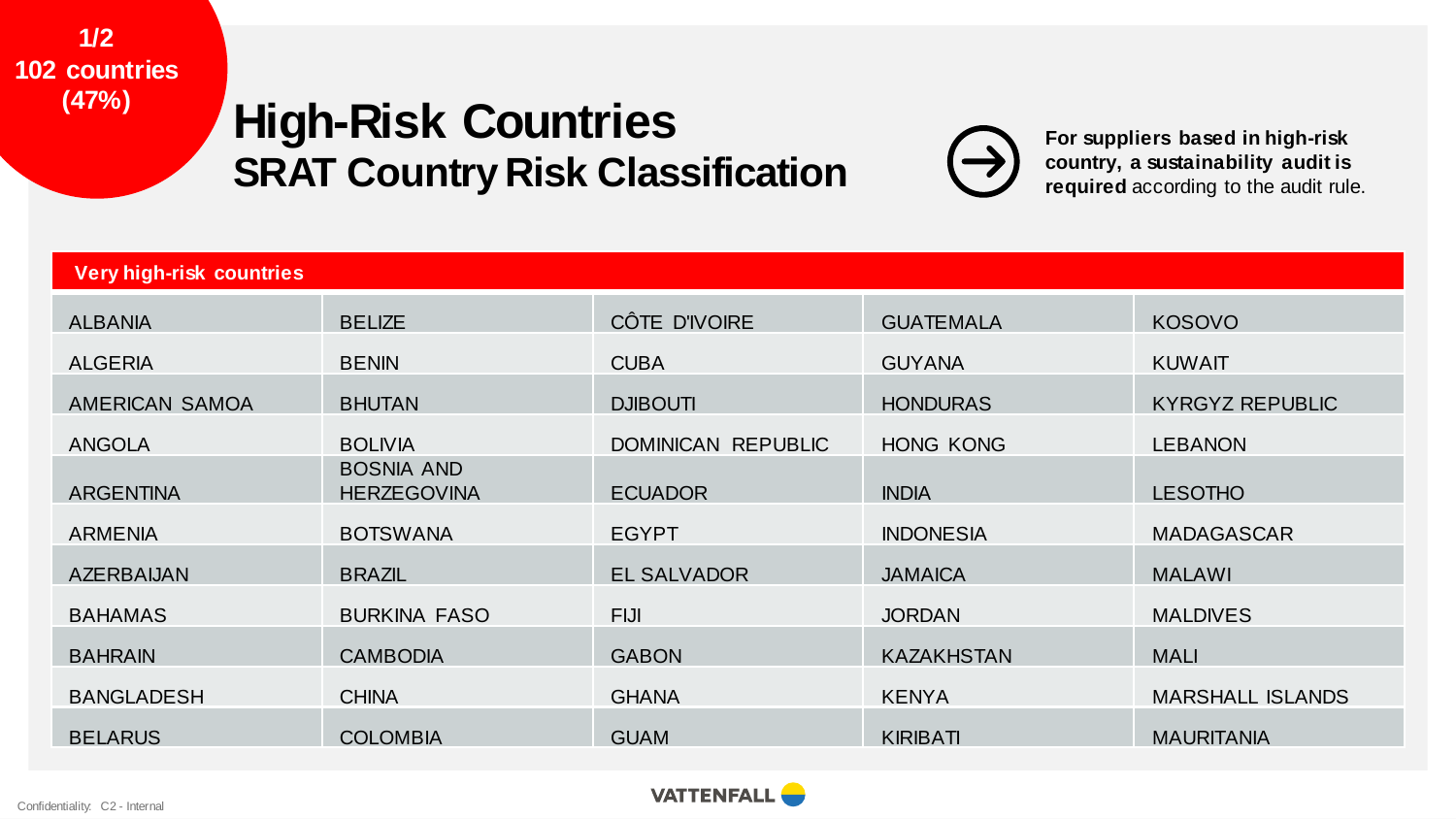#### **2/2 102 countries (47%)**

# **High-Risk Countries SRAT Country Risk Classification**



**For suppliers based in high-risk country, a sustainability audit is required** according to the audit rule.

| <b>High-risk countries</b> |                         |                                 |                     |                           |
|----------------------------|-------------------------|---------------------------------|---------------------|---------------------------|
| <b>MEXICO</b>              | <b>OMAN</b>             | <b>RWANDA</b>                   | ST. KITTS AND NEVIS | <b>TURKEY</b>             |
| MICRONESIA, FED. STS.      | <b>PAKISTAN</b>         | SÃO TOMÉ AND<br><b>PRINCIPE</b> | <b>ST. LUCIA</b>    | <b>UKRAINE</b>            |
| <b>MOLDOVA</b>             | <b>PALAU</b>            | <b>SAUDI ARABIA</b>             | <b>SURINAME</b>     | <b>UZBEKISTAN</b>         |
| <b>MONGOLIA</b>            | <b>PANAMA</b>           | <b>SENEGAL</b>                  | <b>SWAZILAND</b>    | <b>VIETNAM</b>            |
| <b>MONTENEGRO</b>          | <b>PAPUA NEW GUINEA</b> | <b>SERBIA</b>                   | <b>TANZANIA</b>     | <b>VIRGIN ISLANDS</b>     |
| <b>MOROCCO</b>             | <b>PARAGUAY</b>         | <b>SEYCHELLES</b>               | <b>THAILAND</b>     | <b>WEST BANK AND GAZA</b> |
| <b>MOZAMBIQUE</b>          | <b>PERU</b>             | <b>SIERRA LEONE</b>             | <b>TIMOR-LESTE</b>  | <b>ZAMBIA</b>             |
| <b>MYANMAR</b>             | <b>PHILIPPINES</b>      | <b>SOLOMON ISLANDS</b>          | <b>TOGO</b>         |                           |
| <b>NEPAL</b>               | <b>ROMANIA</b>          | <b>SOUTH AFRICA</b>             | <b>TONGA</b>        |                           |
| NEW CALEDONIA              | <b>RUSSIA</b>           | <b>SRI LANKA</b>                | <b>TUNISIA</b>      |                           |

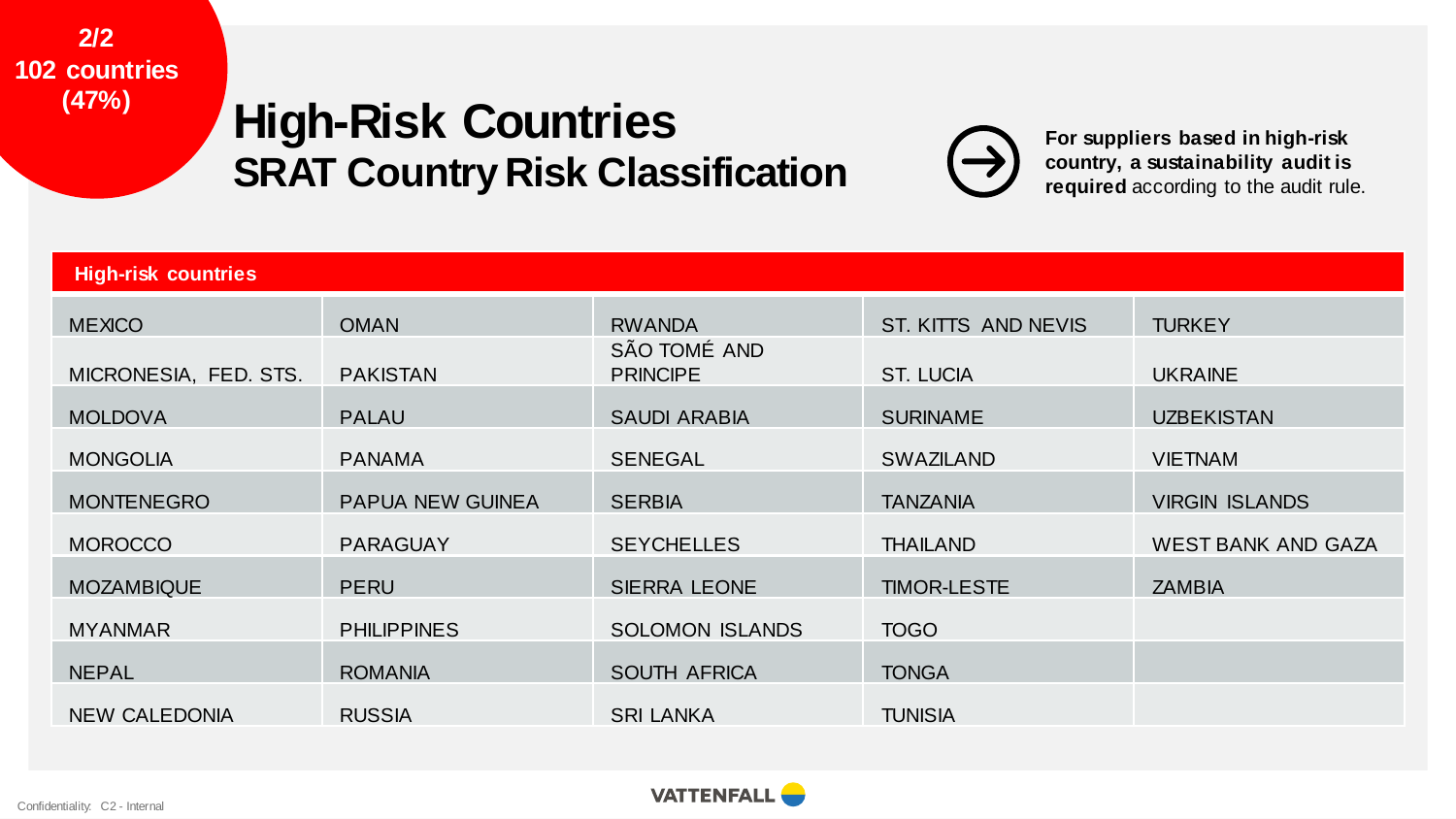

# **Medium Risk Countries SRAT Country Risk Classification**

| <b>Medium risk countries</b> |                       |                         |                                            |                      |
|------------------------------|-----------------------|-------------------------|--------------------------------------------|----------------------|
| <b>ANGUILLA</b>              | <b>COSTA RICA</b>     | <b>ISRAEL</b>           | <b>MAURITIUS</b>                           | <b>SAN MARINO</b>    |
| ANTIGUA AND BARBUDA          | <b>CROATIA</b>        | <b>ITALY</b>            | <b>MONACO</b>                              | <b>SLOVAKIA</b>      |
| <b>ARUBA</b>                 | <b>CYPRUS</b>         | KOREA, REP.             | <b>NAURU</b>                               | <b>SLOVENIA</b>      |
| <b>BARBADOS</b>              | <b>CZECH REPUBLIC</b> | LATVIA                  | NETHERLANDS ANTILLES<br>(FORMER)           | <b>SPAIN</b>         |
| <b>BERMUDA</b>               | <b>DOMINICA</b>       | <b>LIECHTENSTEIN</b>    | <b>NIUE</b>                                | <b>TAIWAN</b>        |
| <b>BRUNEI DARUSSALAM</b>     | <b>FRANCE</b>         | <b>LITHUANIA</b>        | <b>POLAND</b>                              | <b>TUVALU</b>        |
| <b>BULGARIA</b>              | <b>FRENCH GUIANA</b>  | <b>MACAO SAR, CHINA</b> | <b>PORTUGAL</b>                            | UNITED ARAB EMIRATES |
| <b>CAPE VERDE</b>            | <b>GEORGIA</b>        | MACEDONIA, FYR          | PUERTO RICO                                | UNITED STATES        |
| <b>CAYMAN ISLANDS</b>        | <b>GREECE</b>         | <b>MALAYSIA</b>         | <b>QATAR</b>                               | <b>URUGUAY</b>       |
| <b>CHILE</b>                 | <b>GRENADA</b>        | <b>MALTA</b>            | <b>RÉUNION</b>                             |                      |
| <b>COOK ISLANDS</b>          | <b>HUNGARY</b>        | <b>MARTINIQUE</b>       | SAINT VINCENT AND THE<br><b>GRENADINES</b> |                      |

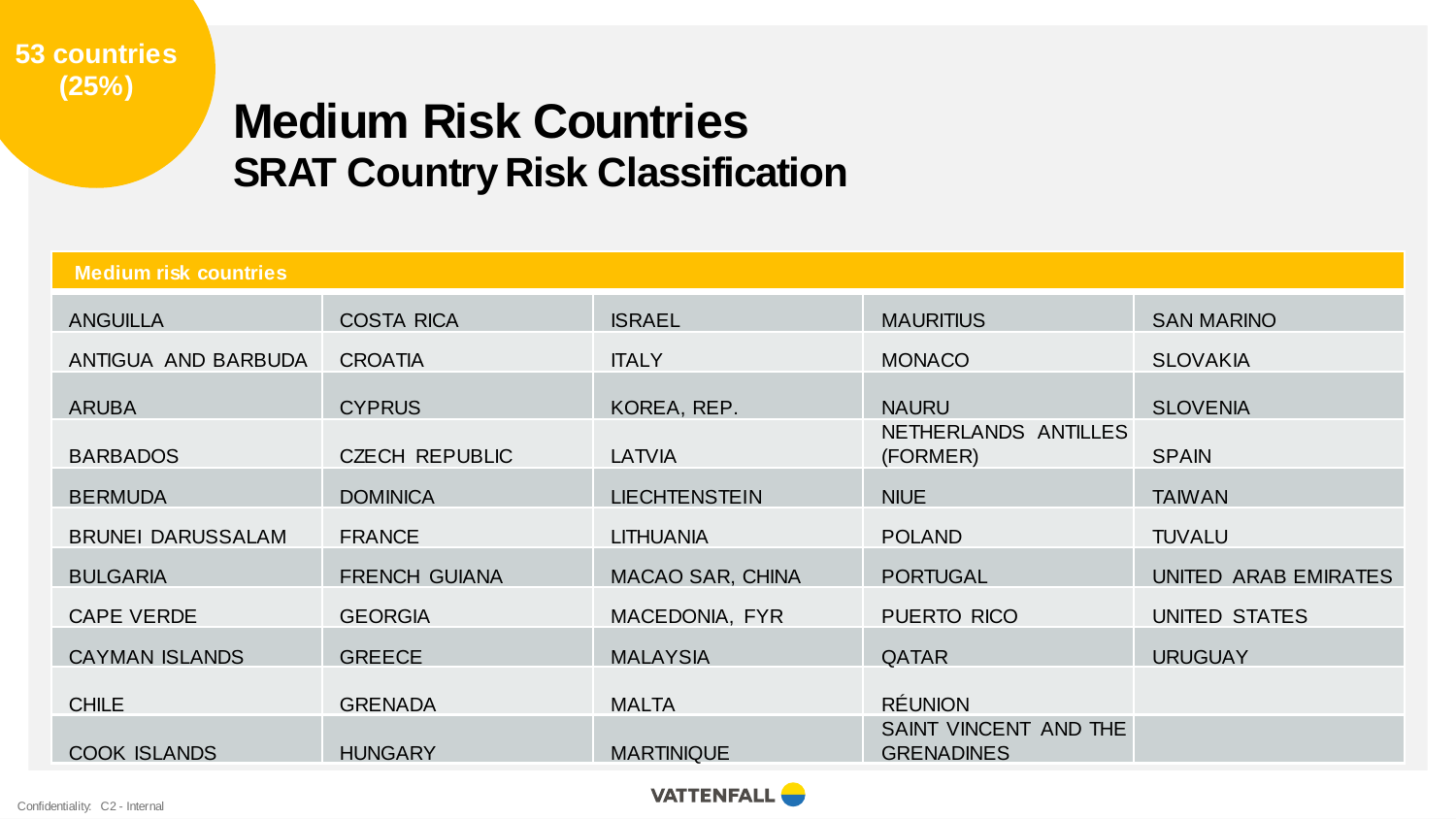**22 countries (11%)**

# **Low Risk Countries SRAT Country Risk Classification**

| Low risk countries |                                                                                          |                                                                                                    |  |  |
|--------------------|------------------------------------------------------------------------------------------|----------------------------------------------------------------------------------------------------|--|--|
| <b>ESTONIA</b>     | <b>JAPAN</b>                                                                             | <b>SINGAPORE</b>                                                                                   |  |  |
|                    |                                                                                          | <b>SWEDEN</b>                                                                                      |  |  |
|                    |                                                                                          | <b>SWITZERLAND</b>                                                                                 |  |  |
|                    |                                                                                          | UNITED KINGDOM                                                                                     |  |  |
|                    |                                                                                          |                                                                                                    |  |  |
|                    |                                                                                          |                                                                                                    |  |  |
|                    | <b>FINLAND</b><br><b>GERMANY</b><br><b>GREENLAND</b><br><b>ICELAND</b><br><b>IRELAND</b> | JERSEY, CHANNEL ISLANDS<br><b>LUXEMBOURG</b><br><b>NETHERLANDS</b><br>NEW ZEALAND<br><b>NORWAY</b> |  |  |